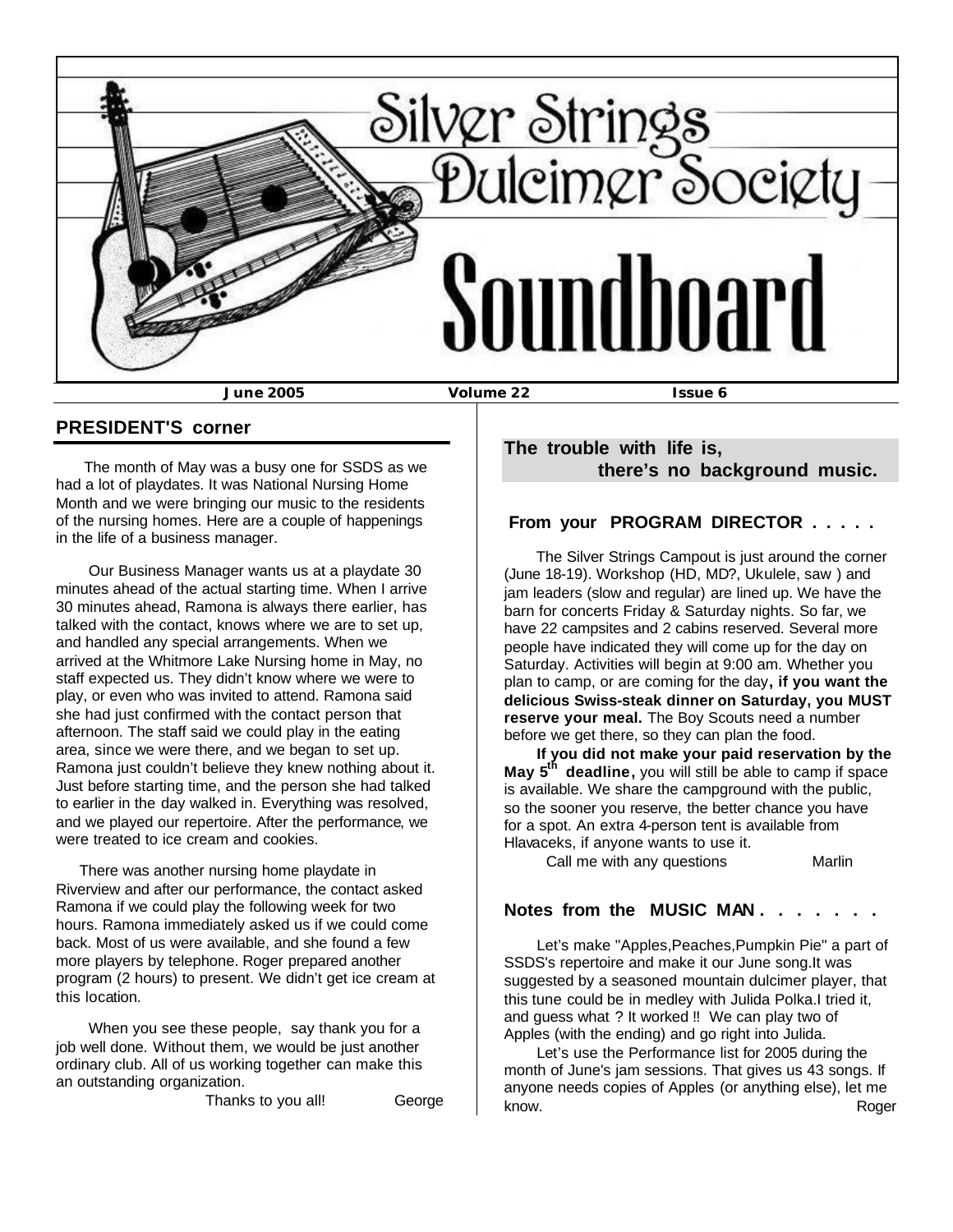| June 18-19 SSDS CAMPOUT, Meyers Lake    |
|-----------------------------------------|
| July 12 PLAYDATE, Greanmead             |
| July 13-17 ODPC Funfest, Evart, MI      |
| July 22 PLAYDATE, Normandy Apts. 1-2:pm |
|                                         |
|                                         |

#### **From our BUSINESS MANAGER . . . . . . .**

 Our five playdates in May are now part of the SSDS history. The smiles on the faces of nursing home residents and the sentiments some of them shared with us said "Thank You" in a way I can't put into words.

 We had a pleasant and unexpected surprise, as we concluded our May 12th Rivergate Terrace performance, when we were invited to a repeat booking on May  $18<sup>th</sup>$ . Even on such short notice, fifteen SSDS members rose to the occasion and supported the playdate. What a GREAT group we have !

 At this time, there are no bookings for June. We turned down one prospect due to a date conflict with our SSDS Family & Friends Campout.

 July is more promising. On Tuesday, July 12th**,** we have eight members who will perform for the Mid-Summer's Night Tea at Greenmead Historical Park.

 Our next scheduled event will be July 22nd, 1-2 pm, at the Normandy Apartments in Dearborn. Details and sign-up sheet for this playdate will be available at our next meeting. Plan to join the fun. We hope to see you there.

 We had a great turnout for the Alzheimer's Fundraiser on May 24th. We enjoyed tasty hors d'oeuvres, visited with the sponsors, and participated in door prize drawings. Bob Hlavacek won 10 car washes, Carol Balogh will enjoy her dinner gift certificate, and Dorothy Ewald won a pizza prize package, Luke Kawecki should be in fine shape after his aerobics classes, Bobbi Hurst (or I should say her son) won keyboard lessons, and the big prize went to Gerry Hermans, who won a cemetary plot in Canton. There may have been others, but you get the idea…just some more fun while enjoying playing together. Thanks, one and all. The Ramona

 **\* \* \* \* \* \* \* \* \* \* \* \***

**Several asked for Dorothy Ewald's Pineapple Pie recipe. She says, "It's so simple, it's kind of embarrassing".**

#### COMBINE:

 5.1 oz. box vanilla instant pudding 1 can (20 oz.) crushed pineapple in heavy syrup, (not drained) 8 oz. cream cheese MIX BY HAND POUR into 9 inch graham cracker crust (Optional, frost with whipped cream & sprinkle with nuts) REFRIGERATE for 2 hours YOU"RE DONE ! ENJOY ! Thanks Dorothy !!!

 **HOW DO THE BRIDGES AFFECT THE SOUND OF A HAMMERED DULCIMER?**

Submitted by: Sharon McAuliffe

This question was posed to Russell Cook of Wood 'n Strings and builder of the Master Works hammer dulcimer and is a question that I though would be of interest to the many hammer dulcimer players in Silver Strings. Russell Cook has been kind enough to give me permission to share this article with you.

How do the bridges affect the sound of a hammer dulcimer?

- 1. More dense woods such as rosewood or ebony seem to produce a darker or mellower tone. Lighter material such as walnut or cherry tend to produce a little brighter tone and are definitely less efficient in transferring the musical energy of the vibrating strings, thus producing less sustain.
- 2. The overall size of the bridge affects the tone somewhat. In my opinion a larger, more massive bridge is less desirable than a smaller, more petite bridge.
- 3. Bridge caps (the material on top of the bridge that the strings sit on) as well as the side rods (the rods on the extreme left and right sides of the instrument) have more to do with the instruments sound than any other single part of the instrument as they are the only things that come in direct contact with the strings.
	- ?? Hard metal promotes brassy tones and extensive sustain and is more difficult to tune (because of the friction of the strings on metal).
	- ?? Wooden rods or bridges without rods are extremely soft and dramatically reduce sustain.
	- ?? Delrin rods (which most instruments have these days) are somewhere in between metal and wooden tone-wise and are very slick which promotes ease of tuning.

4. Separated bridge caps tend to reduce sustain somewhat compared to continuous bridge caps and side rods.

The sound of any builder's instrument can be changed dramatically by varying nothing more than the bridge or bridge caps!

What do you get when you cross a palamino with a quitar player ?  $\frac{1}{2}$  a rocking horse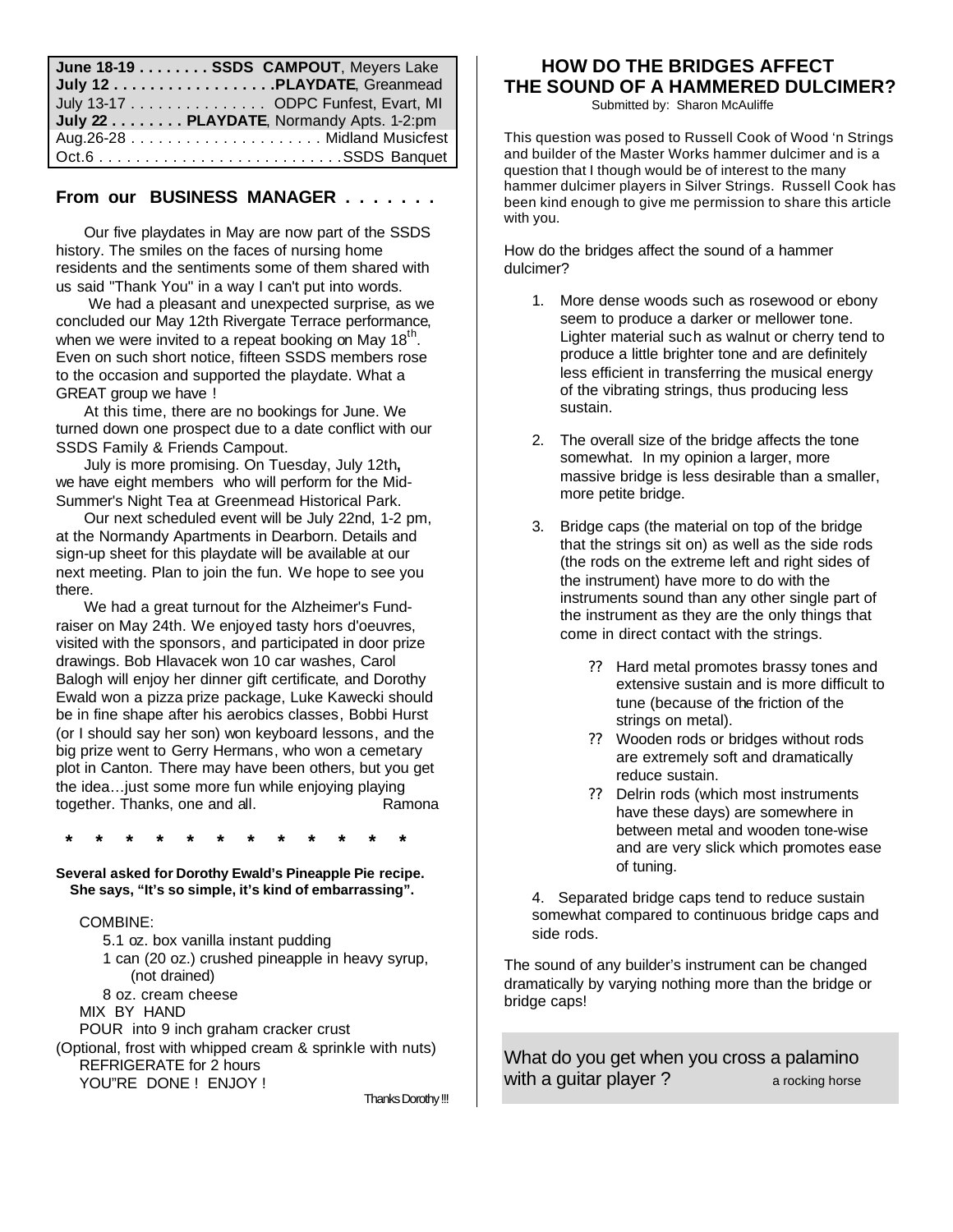#### **HOW WONDERFUL IT IS THAT NOBODY NEED WAIT A SINGLE MOMENT, BEFORE STARTING TO IMPROVE THE WORLD.**

Helen Keller

#### **just a story . . . or is it ? The Carpenter and the House**

 An elderly carpenter was ready to retire. He told his employer-contractor of his plans to leave the housebuilding business and live a more leisurely life with his wife, enjoying his extended family. He would miss the paycheck, but he needed to retire. They could get by. The contractor was sorry to see his good worker go and asked if he could build just one more house as a personal favor. The carpenter said yes, but in time it was easy to see that his heart was not in his work. He resorted to shoddy workmanship and used inferior materials. It was an unfortunate way to end a dedicated career. When the carpenter finished his work, the employer came to inspect the house. He handed the front-door key to the carpenter. "This is your house," he said, "my gift to you." The carpenter was shocked! What a shame! If he had only known he was building his own house, he would have done it all so differently.

 So it is with us. We build our lives, a day at a time, often putting less than our best into the building. Then with a shock we realize we have to live in the house we have built. If we could do it over, we'd do it much differently. But we cannot go back. You are the carpenter. Each day you hammer a nail, place a board, or erect a wall. Life is a do-it-yourself project." Your attitudes and the choices you make today, build the "house" you live in tomorrow. Build wisely! Work like you don't need the money. Love like you've never been hurt. Dance like nobody is watching.

#### **WEB NEWS . . . . . . . . . . . . . . . . . . . .**

 After much hard work, our new website is up, www.ssdsociety.org is alive, and well ! It's an impressive site. **Be sure to check and make use of the new message board**. Please do take the time to thank Karen Turner, and helper Dave Smith for their great work. We have added Midi music files to the repertoire list. You will be able to hear what the song sounds like and get a feel for the timing and rhythm. Thanks to Jim McKinney for for his contribution 128 midi files. Jim's CD's, in WAV format (for a CD player), with the complete repertoire, are available from :

#### **Jim McKinney, P.O. Box 386, New Boston, Mi. 48164. Cost is \$5 plus \$2 shipping.**

 **Why does a fiddler put a hanky on his chin rest ?**  Because it doesn't have a spit valve

#### **SECRETARIAL notes. . . . . . . . . . .**

I want to thank each one of you who have been bringing refreshments to Silver Strings. It really pleases me to see such enthusiam. It makes me feel that we are all part of a great music society and that we are all doing our part to make it a success. Keep up the good work!!

**Carol Carol** Carol Carol Carol Carol Carol Carol Carol Carol Carol Carol Carol Carol Carol Carol Carol Carol Carol

## **You can bank on it . . . TREASURER's notes**

 What a busy month we had in May… 5 play dates, 2 jam session/meetings, a trip to Uncle Carl's jam in Jackson, and some attended the Adrian jam. We had plenty of opportunity to play together.

We added five new members to Silver Strings, and one member returned. Debby Suchyte has a break from school, and now has time for music. Welcome back !

 CD's are generating interest at our play dates. We have sold over 20 CD's and a few tapes. CD's are \$15 and tapes are \$10 for non-members. They are \$10 for CD's and \$5 for tapes, for members. Father's day is approaching, and they make terrific gifts. With all this activity, the treasury stands at \$6627.

 The summer fun of campouts and festivals, begins soon. Happy hammering, strumming, bowing, & picking. . Bob Hlavacek,

**The way to know life, is to love many things.** Vincent VanGogh

**The way to enjoy life, is to love many people.** Sandi Hlavacek

 **\* \* \* \* \* \* \* \* \* \***

#### **A Fond Farewell.**

 For those who did not attend the Governor Warner Museum open house in Farmington on May 1<sup>st</sup>, you missed a real treat. Rob & Nancy Downie have been great supporters of the museum, playing for them on many occasions. They played their farewell performance while "Proud Mama", Mary Lou Battley (Nancy's first Hammered dulcimer teacher) and many visitors simply enjoyed.... Nancy provided a splendid display of the dulcimer's versatility (from classical to cowboy), and her very fine musicianship, while Rob provided banter and back-up on his bass. Spring was in the air, and their music and humor were delightful… What a day !!!

 Their move to Oregon is a good move for them, where they will be nearer to family. But it is a real loss for Silver Strings. They will be missed. We wish them the greatest of luck and happiness in their new community. They will most certainly make wonderful music, wherever they go.